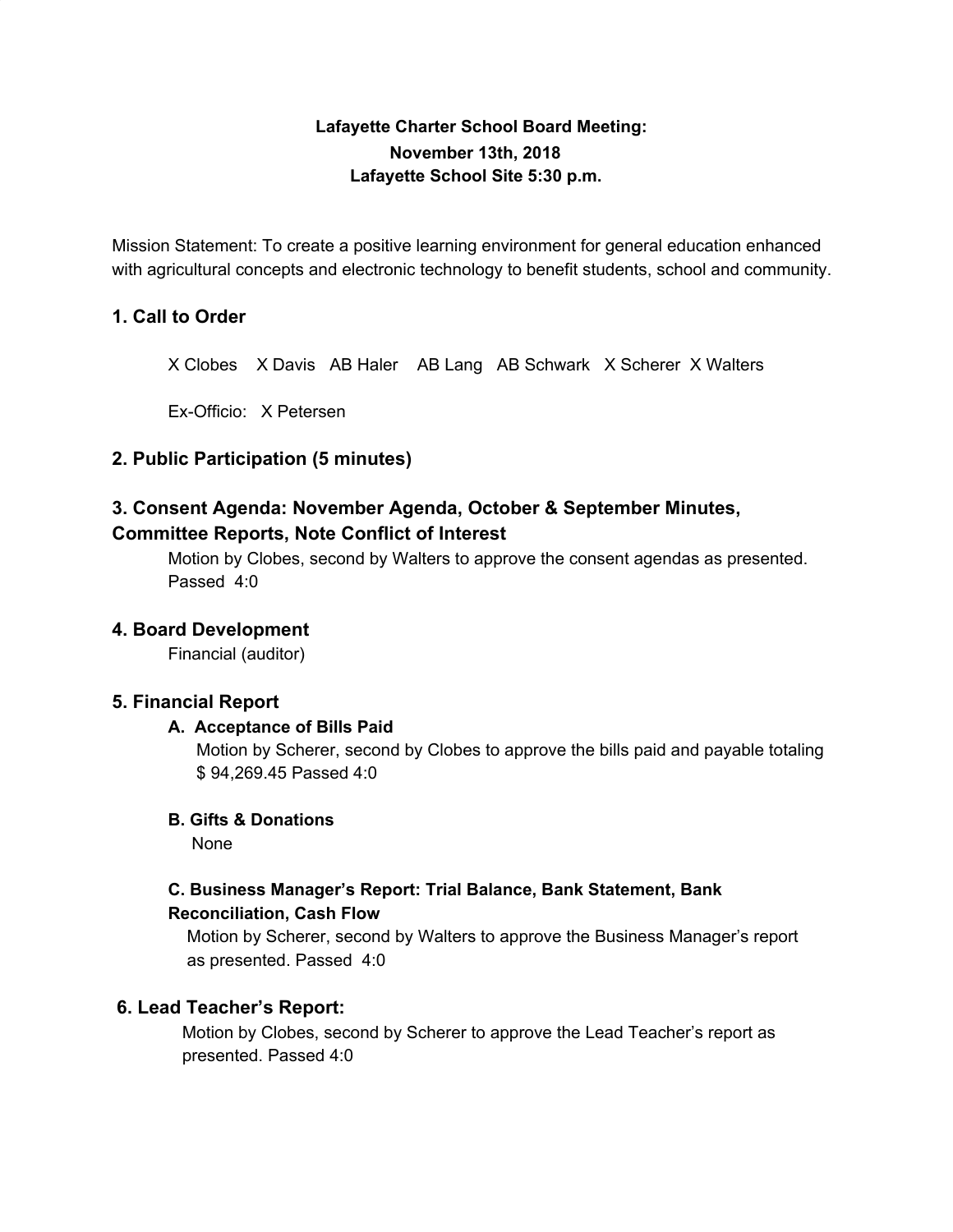#### **7. New Business**

#### **A. Sharing of duties Lindsey Johnson/Naomi Johnson**

Lindsey Johnson will present proposal.

#### **B. School Board Elections**

Motion by Clobes, second by Scherer to accept the election results from October 23rd for newly elected members Heidi Hagstrom (community member) and Lori Peters (parent). Passed 4:0.

#### **C. Financial Report and Management Letter**

Motion by Walters, second by Clobes to accept the audited fiscal year 2018 Annual Financial Report and Management Letter as presented. Passed 4:0

#### **D. Personnel**

Motion by Scherer, second by Walters to approve the hiring of Lauren Morson as a part-time paraprofessional. Passed 4:0

#### **E. Policy 6.12 WBW and 7.1 Segregation of Duties**

Motion by Walters, second by Scherer to approve policies 6.12 and 7.1 as Presented. Passed 4:0

#### **F. Renew Line of Credit**

Motion by Clobes, second by Scherer to renew our \$70,000 line of credit from Citizens Bank Minnesota in December. Passed 4:0

#### **Old Business**

#### **A. Salary Request**

Proposal made by faculty- Discussion and possible motion for teacher salary increase. We will continue discussion at the December meeting.

#### **B. Changing current sick leave to PTO**

We will continue discussion at the December meeting.